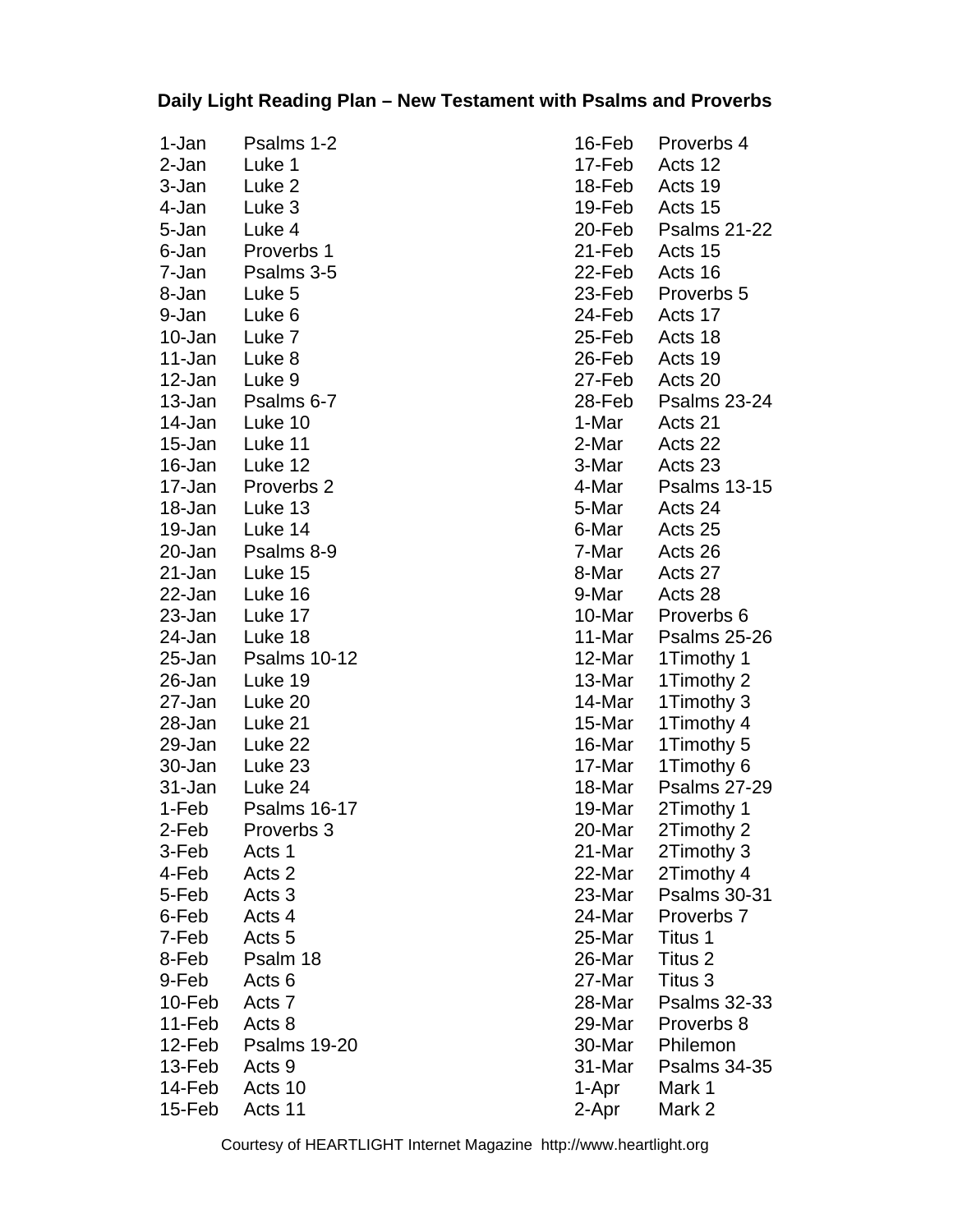| 3-Apr  | Mark 3              |
|--------|---------------------|
| 4-Apr  | Mark 4              |
| 5-Apr  | Mark 5              |
| 6-Apr  | Mark 6              |
| 7-Apr  | Proverbs 9          |
| 8-Apr  | Mark 7              |
| 9-Apr  | Mark 8              |
| 10-Apr | Mark 9              |
| 11-Apr | Mark 10             |
| 12-Apr | Psalm 36            |
| 13-Apr | Mark 11             |
| 14-Apr | Mark 12             |
| 15-Apr | Mark 13             |
| 16-Apr | Mark 14             |
| 17-Apr | Mark 15             |
| 18-Apr | Mark 16             |
| 19-Apr | Psalm 37            |
| 20-Apr | 1Peter 1            |
| 21-Apr | 1Peter 2            |
| 22-Apr | 1Peter 3            |
| 23-Apr | 1Peter 4            |
| 24-Apr | 1Peter 5            |
| 25-Apr | Psalm 38            |
| 26-Apr | 2Peter 1            |
| 27-Apr | 2Peter 2            |
| 28-Apr | 2Peter 3            |
| 29-Apr | <b>Psalms 39-40</b> |
| 30-Apr | Proverbs 10         |
| 1-May  | Psalm 41            |
| 2-May  | Galatians 1         |
| 3-May  | Galatians 2         |
| 4-May  | Galatians 3         |
| 5-May  | Galatians 4         |
| 6-May  | Galatians 5         |
| 7-May  | Galatians 6         |
| 8-May  | <b>Psalms 42-43</b> |
| 9-May  | 1Thessalonians 1    |
| 10-May | 1Thessalonians 2    |
| 11-May | 1Thessalonians 3    |
| 12-May | 1Thessalonians 4    |
| 13-May | 1Thessalonians 5    |
| 14-May | Psalms 44-45        |
| 15-May | Proverbs 11         |
| 16-May | 2Thessalonians 1    |
| 17-May | 2Thessalonians 2    |
| 18-May | 2Thessalonians 3    |

| 19-May     | Psalms 46-47         |
|------------|----------------------|
| 20-May     | Philippians 1        |
| 21-May     | Philippians 2        |
| 22-May     | Philippians 3        |
| 23-May     | Philippians 4        |
| 24-May     | <b>Psalms 48-49</b>  |
| 25-May     | Colossians 1         |
| 26-May     | Colossians 2         |
| 27-May     | Colossians 3         |
| 28-May     | Colossians 4         |
| 29-May     | Psalm 50             |
| 30-May     | Psalms 51-53         |
| 31-May     | Proverbs 12          |
| 1-Jun      | Ephesians 1          |
| 2-Jun      | <b>Ephesians 2</b>   |
| 3-Jun      | <b>Ephesians 3</b>   |
| 4-Jun      | Ephesians 4          |
| 5-Jun      | <b>Ephesians 5</b>   |
| 6-Jun      | Ephesians 6          |
| 7-Jun      | Psalms 54-55         |
| 8-Jun      | Proverbs 13          |
| 9-Jun      | Hebrews 1            |
| 10-Jun     | Hebrews <sub>2</sub> |
| 11-Jun     | Hebrews 3            |
| 12-Jun     | Hebrews 4            |
| 13-Jun     | <b>Psalms 56-57</b>  |
| 14-Jun     | Hebrews 5            |
| 15-Jun     | Hebrews 6            |
| 16-Jun     | Hebrews 7            |
| 17-Jun     | Hebrews 8            |
| 18-Jun     | Hebrews 9            |
| 19-Jun     | <b>Psalms 58-59</b>  |
| 20-Jun     | Proverbs 14          |
| $21 - Jun$ | Hebrews 10           |
| 22-Jun     | Hebrews 11           |
| 23-Jun     | Hebrews 12           |
| 24-Jun     | Hebrews 13           |
| 25-Jun     | <b>Psalms 60-61</b>  |
| 26-Jun     | James 1              |
| 27-Jun     | James 2              |
| 28-Jun     | James 3              |
| 29-Jun     | James 4              |
| 30-Jun     | James 5              |
| $1-Jul$    | <b>Psalms 62-64</b>  |
| 2-Jul      | Proverbs 15          |
| 3-Jul      | <b>Psalms 65-67</b>  |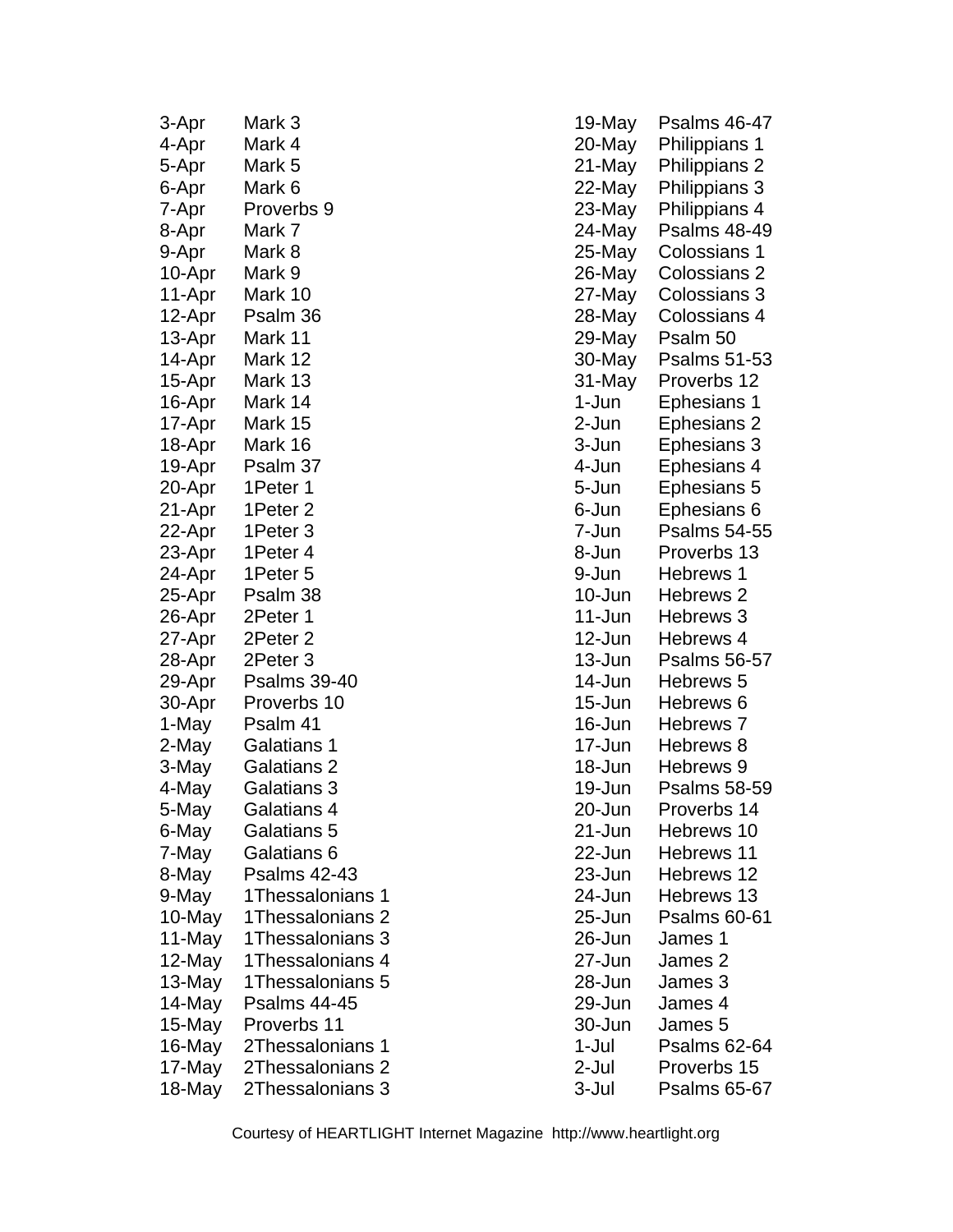| 4-Jul      | Matthew 1           |
|------------|---------------------|
| 5-Jul      | <b>Matthew 2</b>    |
| 6-Jul      | Matthew 3           |
| 7-Jul      | Matthew 4           |
| 8-Jul      | Psalm 68            |
| 9-Jul      | Proverbs 16         |
| $10 -$ Jul | Matthew 5           |
| 11-Jul     | Matthew 6           |
| 12-Jul     | Matthew 7           |
| $13 -$ Jul | <b>Psalms 69-70</b> |
| 14-Jul     | Proverbs 17         |
| $15 -$ Jul | Matthew 8           |
| 16-Jul     | Matthew 9           |
| 17-Jul     | Matthew 10          |
| 18-Jul     | Matthew 11          |
| 19-Jul     | Matthew 12          |
| 20-Jul     | Matthew 13          |
| 21-Jul     | <b>Psalms 71-72</b> |
| 22-Jul     | Proverbs 18         |
| 23-Jul     | Matthew 14          |
| 24-Jul     | Matthew 15          |
| 25-Jul     | Matthew 16          |
| 26-Jul     | Matthew 17          |
| 27-Jul     | Matthew 18          |
| 28-Jul     | Psalm 73            |
| 29-Jul     | Matthew 19          |
| 30-Jul     | Matthew 20          |
| 31-Jul     | Matthew 21          |
| 1-Aug      | Matthew 22          |
| 2-Aug      | <b>Psalms 74-75</b> |
| 3-Aug      | <b>Psalms 76-77</b> |
| 4-Aug      | Proverbs 19         |
| 5-Aug      | Matthew 23          |
| 6-Aug      | Matthew 24          |
| 7-Aug      | Matthew 25          |
|            |                     |
| 8-Aug      | Psalm 78            |
| 9-Aug      | Matthew 26          |
| 10-Aug     | Matthew 27          |
| 11-Aug     | Matthew 28          |
| 12-Aug     | Psalm 79-80         |
| 13-Aug     | Psalm 81-83         |
| 14-Aug     | Romans 1            |
| 15-Aug     | Romans 2            |
| 16-Aug     | Romans 3            |
| 17-Aug     | <b>Psalms 84-85</b> |
| 18-Aug     | <b>Psalms 86-88</b> |

| 19-Aug | Romans 4            |
|--------|---------------------|
| 20-Aug | Romans 5            |
| 21-Aug | Romans 6            |
| 22-Aug | Romans <sub>7</sub> |
| 23-Aug | Romans 8            |
| 24-Aug | Psalm 89            |
| 25-Aug | Proverbs 20         |
| 26-Aug | <b>Psalms 90-91</b> |
| 27-Aug | Romans <sub>9</sub> |
| 28-Aug | Romans 10           |
| 29-Aug | Romans 11           |
| 30-Aug | <b>Psalms 92-93</b> |
| 31-Aug | Psalm 94            |
| 1-Sep  | <b>Psalms 95-96</b> |
| 2-Sep  | Romans 12           |
| 3-Sep  | Romans 13           |
| 4-Sep  | Romans 14           |
| 5-Sep  | Romans 15           |
| 6-Sep  | Romans 16           |
| 7-Sep  | <b>Psalms 97-98</b> |
| 8-Sep  | Proverbs 21         |
| 9-Sep  | Psalms 99-102       |
| 10-Sep | 1Corinthians 1      |
| 11-Sep | 1Corinthians 2      |
| 12-Sep | 1Corinthians 3      |
| 13-Sep | Psalms 103          |
| 14-Sep | 1Corinthians 4      |
| 15-Sep | 1Corinthians 5      |
| 16-Sep | Psalm 104           |
| 17-Sep | 1Corinthians 6      |
| 18-Sep | 1Corinthians 7      |
| 19-Sep | 1Corinthians 8      |
| 20-Sep | 1Corinthians 9      |
| 21-Sep | Psalm 105           |
| 22-Sep | 1Corinthians 10     |
| 23-Sep | 1Corinthians 11     |
| 24-Sep | 1Corinthians 12     |
| 25-Sep | 1Corinthians 13     |
| 26-Sep | 1Corinthians 14     |
| 27-Sep | 1Corinthians 15     |
| 28-Sep | 1Corinthians 16     |
| 29-Sep | Proverbs 22         |
| 30-Sep | Psalms 106-108      |
| 1-Oct  | 2Corinthians 1      |
| 2-Oct  | 2Corinthians 2      |
| 3-Oct  | 2Corinthians 3      |